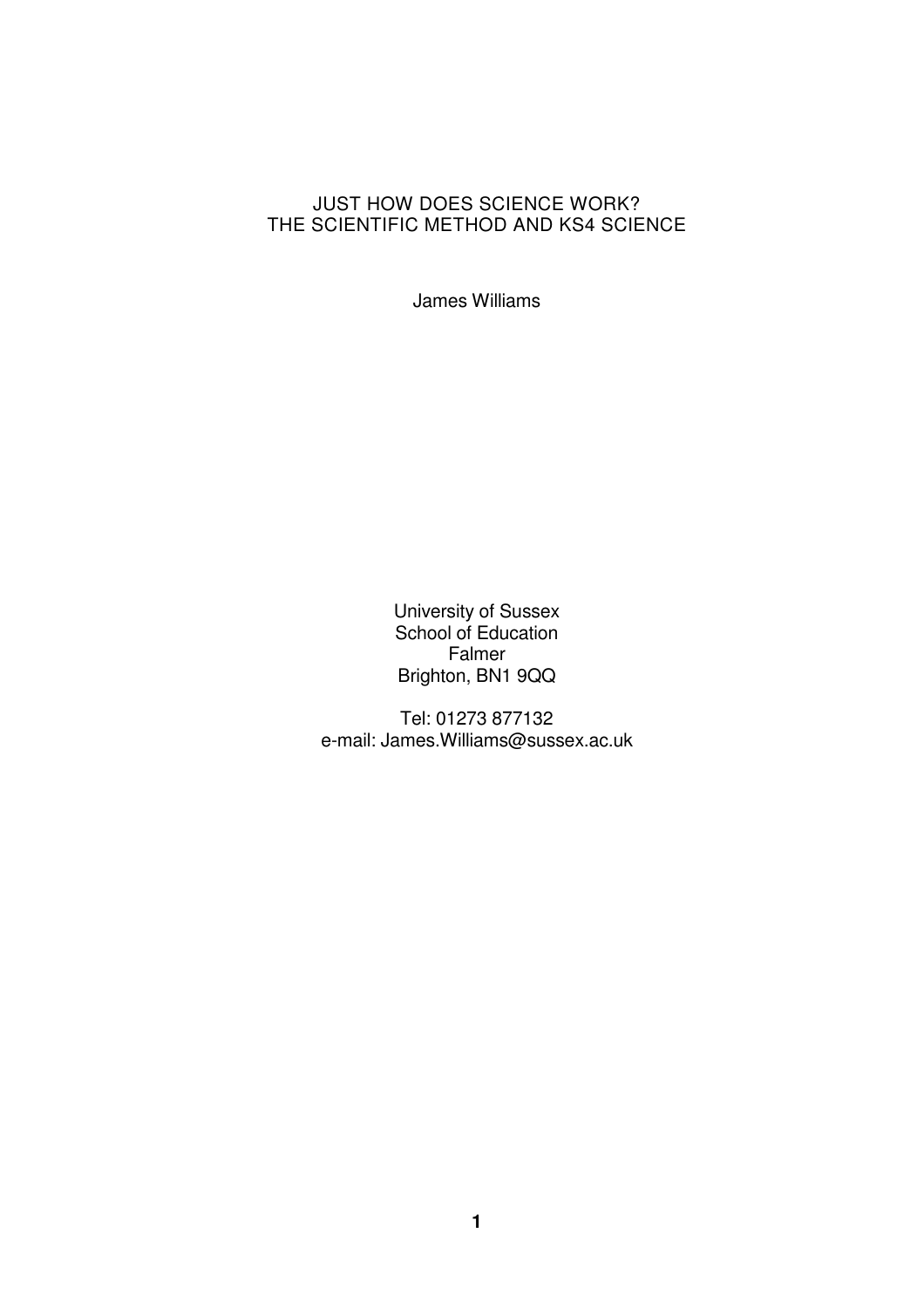#### **Abstract**

The new programme of study for KS4 science has, as an underpinning approach, 'how science works' (HSW). This paper reports on some small scale research into trainee teachers' understanding of the scientific method and definitions of key terms in science that relate to HSW. After a brief examination of aspects of the history and philosophy of science and approaches to the scientific method, the paper documents the results of a questionnaire put to 25 trainee secondary science teachers. Respondents were asked to provide an account of their understanding of the scientific method and definitions of terms such as facts, theory, law and hypothesis. Results from this research shows that there is no commonality of understanding of the scientific method and varying definitions of key terms that reveal misconceptions about the actual status of theories and Laws in science. The implication of this research is that a better approach to the teaching of HSW must be developed that includes agreed aspects of the scientific method and revised terminology that removes ambiguity from the definitions of key terms in science.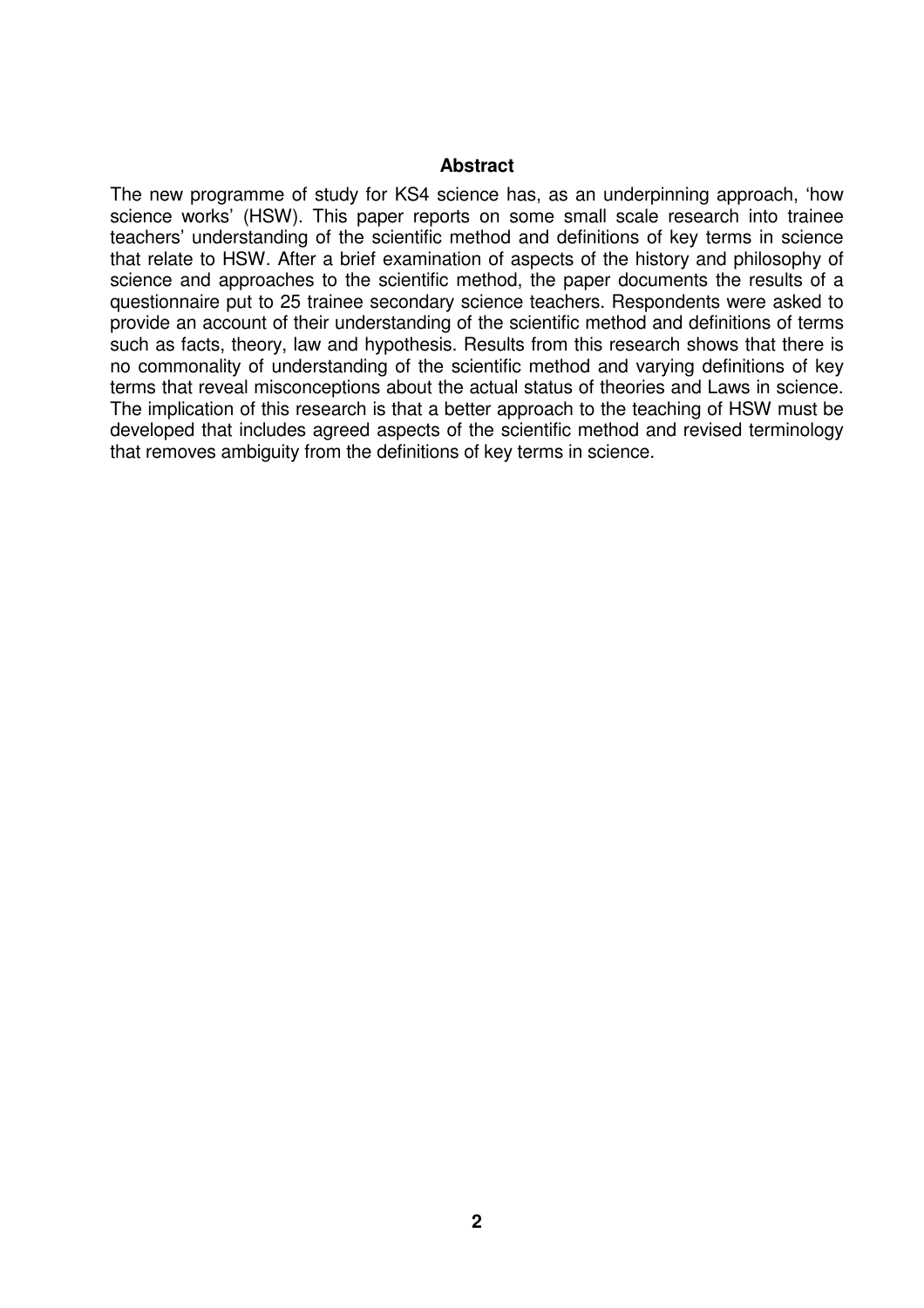### **Introduction**

In September 2006 new orders for the national curriculum Key Stage 4 science orders came into force. At the heart of this revised programme of study is the notion of 'how science works' (HSW). This idea, as defined by the Qualifications and Curriculum Authority (QCA, 2006) "includes (the) scientific method and the way scientific knowledge develops." Central to this, according to the QCA, is the development of ideas and theories and 'how science works' will focus on how evidence gathered by experiment or investigation can be creatively used to either support or refute ideas and theories. In considering this grass roots change to how science is taught at GCSE we must necessarily consider aspects of the philosophy of science, what we mean by science and how any accepted notion of 'The Scientific Method' may fit into a school based science curriculum. In implementing the changes to KS4 science, it would be reasonable to assume that the notion of 'how science works' has an agreed definition and that those terms subsumed into HSW, such as facts, theories, laws and hypotheses are also subject to commonly agreed definitions. To test this idea of a commonality of approach to HSW, some small scale research was undertaken using a cohort of PGCE science trainees reaching the end of their training year. The research was designed to ascertain whether graduates in science from a range of disciplines have common ideas and definitions of key terms such as theory, law, fact and hypothesis and a common understanding of 'the scientific method'.

## **Science as a branch of learning**

Definitions of science characterise it as the process of acquiring knowledge and understanding of the natural world, or as a way of arranging ascertained knowledge (Thompson 1995 p.1236, Walker 1999 p.1020). For a branch of learning which seeks to explain the billions of possible observations that nature provides and that people make day in and day out it is not surprising that this holistic, inclusive term 'science' is subdivided into many distinct and not so distinct disciplines. The main 'sciences' of biology, chemistry and physics are the three traditional school-based curriculum areas; these also include aspects of geology and astronomy. For the purposes of this paper, biology, chemistry, physics, geology and astronomy will be referred to as the 'natural sciences'. As a student progresses into undergraduate and postgraduate degree level study, the range of sciences explodes, with numerous modular routes leading to the award of Bachelor of Science (BSc) and yet further specialisation at Master's level (MSc) leading to highly specialised doctoral studies. The study of psychology is also now included under the umbrella of 'science' by the QCA. For the purposes of this article, psychology, alongside technology based subjects such as electronics are not included within the suite of subjects called 'natural sciences'

## **The notion of a Scientist**

While science may be defined - albeit simplistically - as the acquisition of knowledge of natural phenomena; the notion of what a scientist is has also briefly to be explored. Studies of pupils' perceptions of science and scientists using a DAST (Draw-a-Scientist Test) activity, have typically shown that they are often driven by stereotypical images consisting of white, male, middle class characters, often grey-haired, balding and with glasses (Buldu 2006, Quita 2003). Yet it seems that while these images may contain references to the tools of science, such as the inclusion of scientific instruments to help reinforce the image of a scientist e.g. a microscope or test tubes, the notion of how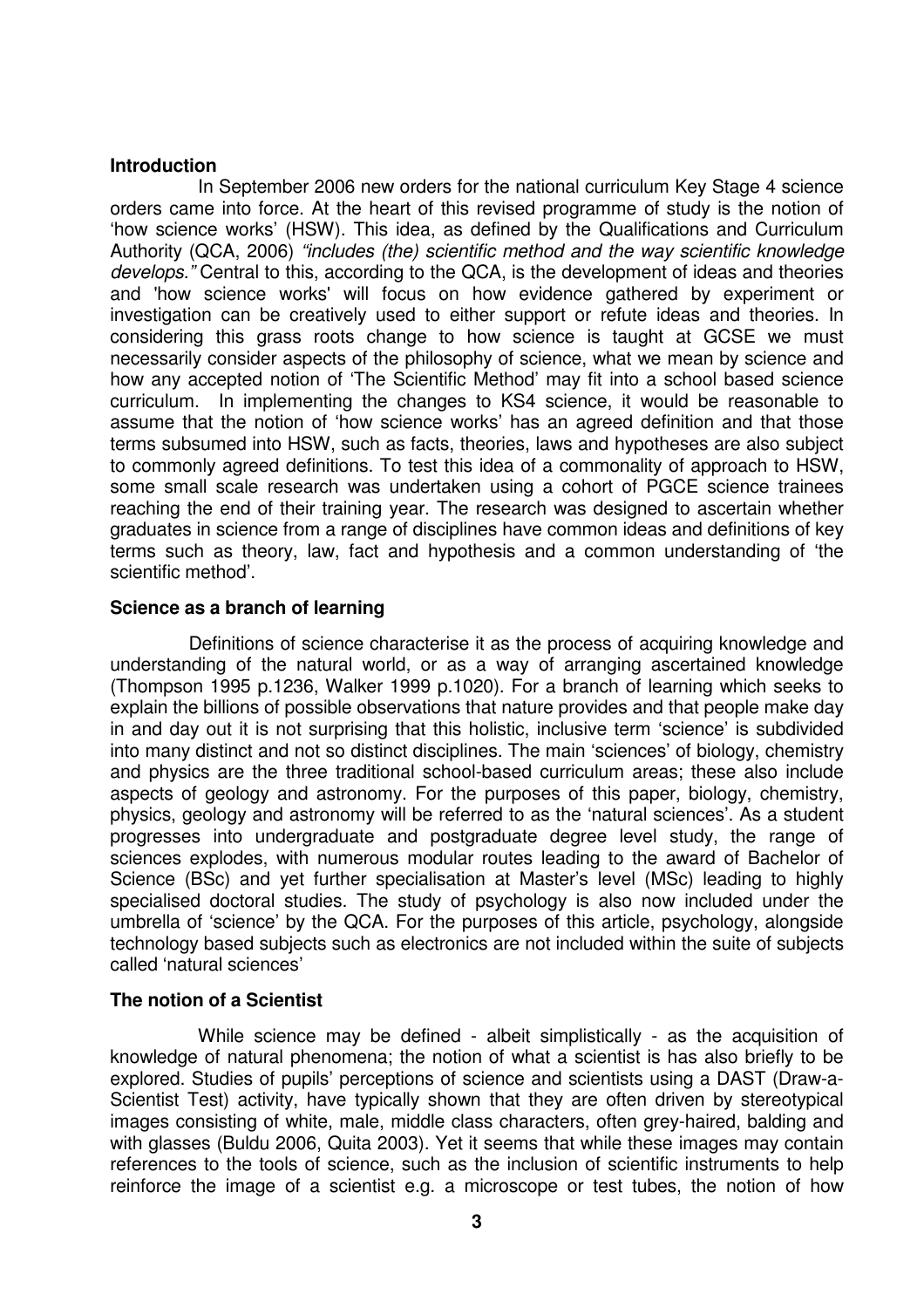scientists work or operate and how they develop understanding of the phenomena they observe is absent. For most children, HSW is dominated by the notion of the scientist working in a laboratory. This is reinforced by a pupil's own experience of science at secondary school level where the activity of science or science lessons almost always takes place in a laboratory setting. Furthermore, the lack of practical opportunities for pupils and the declining quality of laboratory provision has been identified as contributing to the lack of uptake of science at post 16. In Its evidence to the House of Lords Select Committee on Science and Technology, the Association for Science Education (ASE) stated that "practical work has become routine and uninspiring so that, rather than engaging students with the excitement of science, such experiences contribute to students considering science as 'boring'." (ASE 2006, p10). Furthermore, it paints a damming picture of the current state of school science laboratories as unfit for the purpose of teaching science in many cases. Even where some refurbishment and investment in upgrading facilities has taken place, the results do not always meet the demands of teaching science that will fulfil the programme of study requirements (ASE 2006, p. 11). The assumption from reading the ASE evidence is that the most effective science is taught in a laboratory setting and through a practical based curriculum. This view is also endorsed by the National Science Teachers Association (NSTA) of North America "Laboratory experience is so integral to the nature of science that it must be included in every science program for every student." (NSTA, 2006). This is not necessarily how science, or indeed how scientists, work on a day to day basis. Although the practical, laboratory based, experimental basis of science cannot be denied, the degree to which all scientists undertake day to day practical and experimental work to further their knowledge and understanding is something which cannot be easily measured. The theoretical physicist spends much of his or her time developing mathematical models to explain known phenomena. The astronomer is a largely observational scientist where the chance to set up and 'run' an experiment is limited by the nature of the phenomena under study, phenomena that happen vast distances away from Earth and on a huge scale, too big for conventional laboratory study. The ASE and NSTA acknowledge that the term 'laboratory' can be limiting. They include reference to working in the environment and working in the community as equally valid 'practical experiences'. There is, however, in both organisations a seeming lack of consideration of the notion of science as a non-practical endeavour, for example the philosophy of science; the process of deduction, induction and inference as logical processes and the benefits instruction in the process of logical argument may have in improving pupils' understanding of HSW and, more specifically, how scientists work. The notion of the scientific method, though implied in the curriculum, for example in 'Investigative Science' the first attainment target of the national curriculum, is neither fully explored nor expanded upon explicitly as a theoretical underpinning to HSW, yet 'scientific method' is specifically mentioned in the QCA definition of HSW (QCA, 2006).

#### **A Brief History of the Scientific Method**

A full work on the various influences and origins of the scientific method, by looking at a comprehensive view of the history and philosophy of science, is beyond this paper. Three periods may be considered as defining in the history of science; the ancient Greek philosophers and their attempts to explain science from a naturalistic standpoint; the Baconian revolution in science and the development of inductive reasoning and the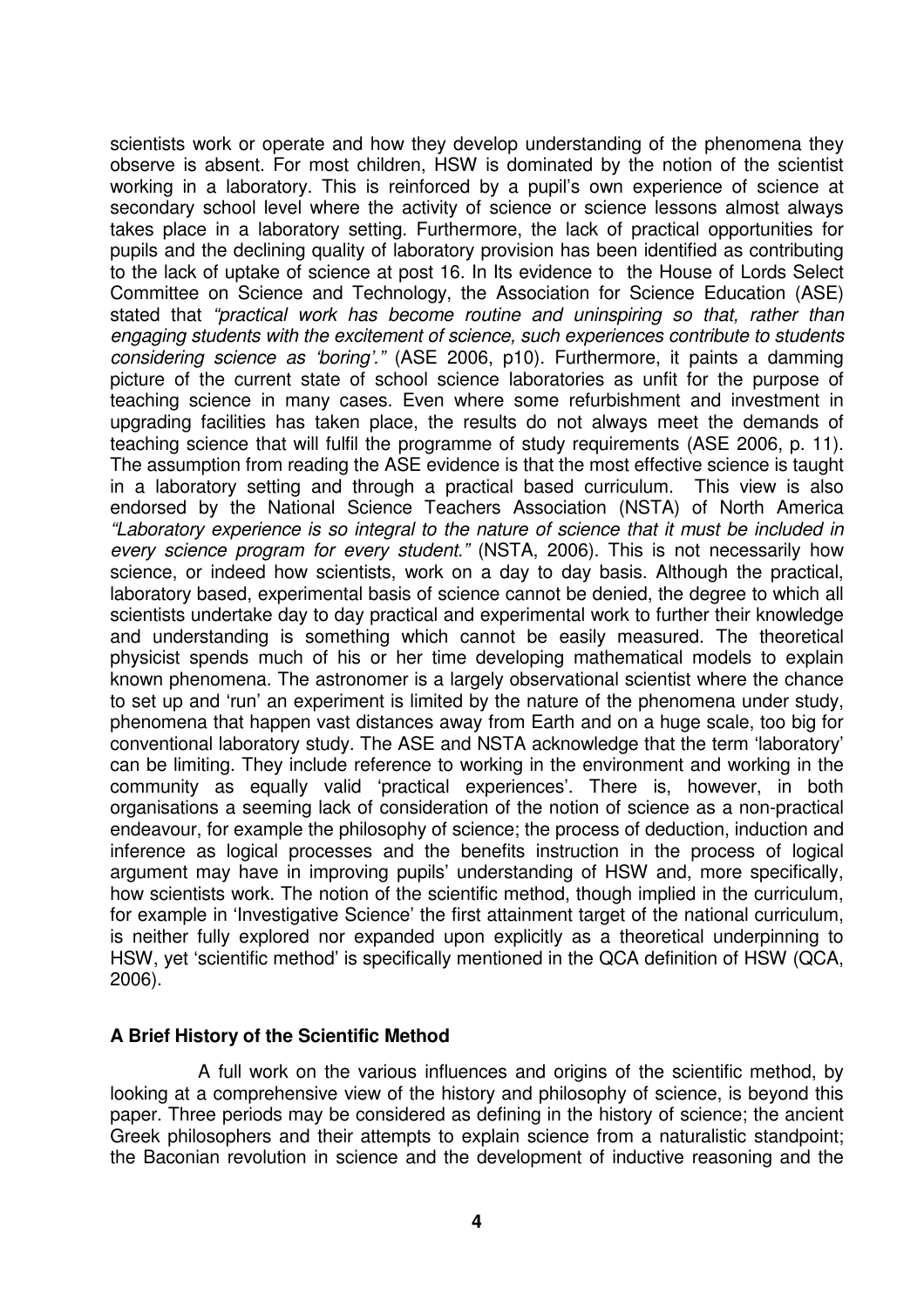major developments of the twentieth century with the work of Thomas Kuhn, Karl Popper and Paul Feyerabend.

#### **The Greek Naturalistic Movement: Thales and Aristotle**

 The Greek philosopher Thales of Miletus (circa 624 BCE - 546 BCE) is often credited as an originator of the scientific method (Williams 1994, p.475, Ronan 1984 p.67- 68) and a founder of the school of natural philosophy. Rather than rely on a supernatural explanation of observed phenomena, i.e. the causal explanation for everything being 'The Gods', Thales and the Greek natural philosophers, searched for naturalistic explanations. For Thales there must have been a primary substance or primary principle from which all things originate. His conclusion was that this primary principle was water. His problem was explaining how everything originated from water and how, eventually, everything returns to water. His answer was that the Earth, as either a disc or cylinder 'floated' on a universal sea of water (Ronan 1984 p.68). To explain how the Earth floats on this cosmic ocean, he hypothesised that it had properties similar to that of wood. Miletus, a Mediterranean coastal town, would have had a harbour and, most likely, wooden ships sailing in and out all the time. It is possible that seeing how 'heavier than water' wooden ships could float on the sea prompted Thales' ideas that the earth, to which he gave properties similar to wood, could then float on a cosmic ocean. Indeed the region is also well known for its volcanic activity and the observation of lighter than water rocks, such as pumice stone, common in Mediterranean areas, may also have prompted Thales' notion of a lighter than water Earth.

Some 200 years after Thales, Aristotle (384 BCE – 322 BCE) - one of history's most prolific natural philosophers - made countless observations of nature, especially the habits and attributes of plants and animals and focused on categorizing things. He also made many observations on the large-scale workings of the universe, which led to the development of a comprehensive theory of physics. His method of working included the implementation of questions and answers in order to arrive at 'truths' or axioms. He applied this logical method at deriving 'truths' to the many and varied observations he made and developed 'laws of reasoning' to arrive at conclusions about the nature of his observations and, more importantly, explanations for those observations. The aim of Aristotle's written works, known collectively as the Organon was to develop this universal method of reasoning by means of which it would be possible to learn everything there is to know about reality. Aristotle's book "Categories" produced the description of particular things in terms of their properties, states, and activities. His works, "On Interpretation, Prior Analytics, and Posterior Analytics" examine the nature of deductive inference, outlining the system of syllogistic reasoning from true propositions that later came to be known as categorical logic. His philosophical approach had a long lasting influence on much of Western scientific thought and processes.

#### **The Scientific Revolution**

 Sir Francis Bacon (1561 – 1626) is often credited as one of the prime figures of the so-called 'scientific revolution' (Ronan 1984, Williams 1994, Marks 1990, Gribbin 2002). Alongside Newton, and Galileo he holds a position in the history of science that has been seen as an influential one on many generations of scientists (Gribbin 2002, p.134). His position is not, it seems, due to his work as an experimental scientist, since this was one aspect of his work that was lacking, but in the arena of the development of a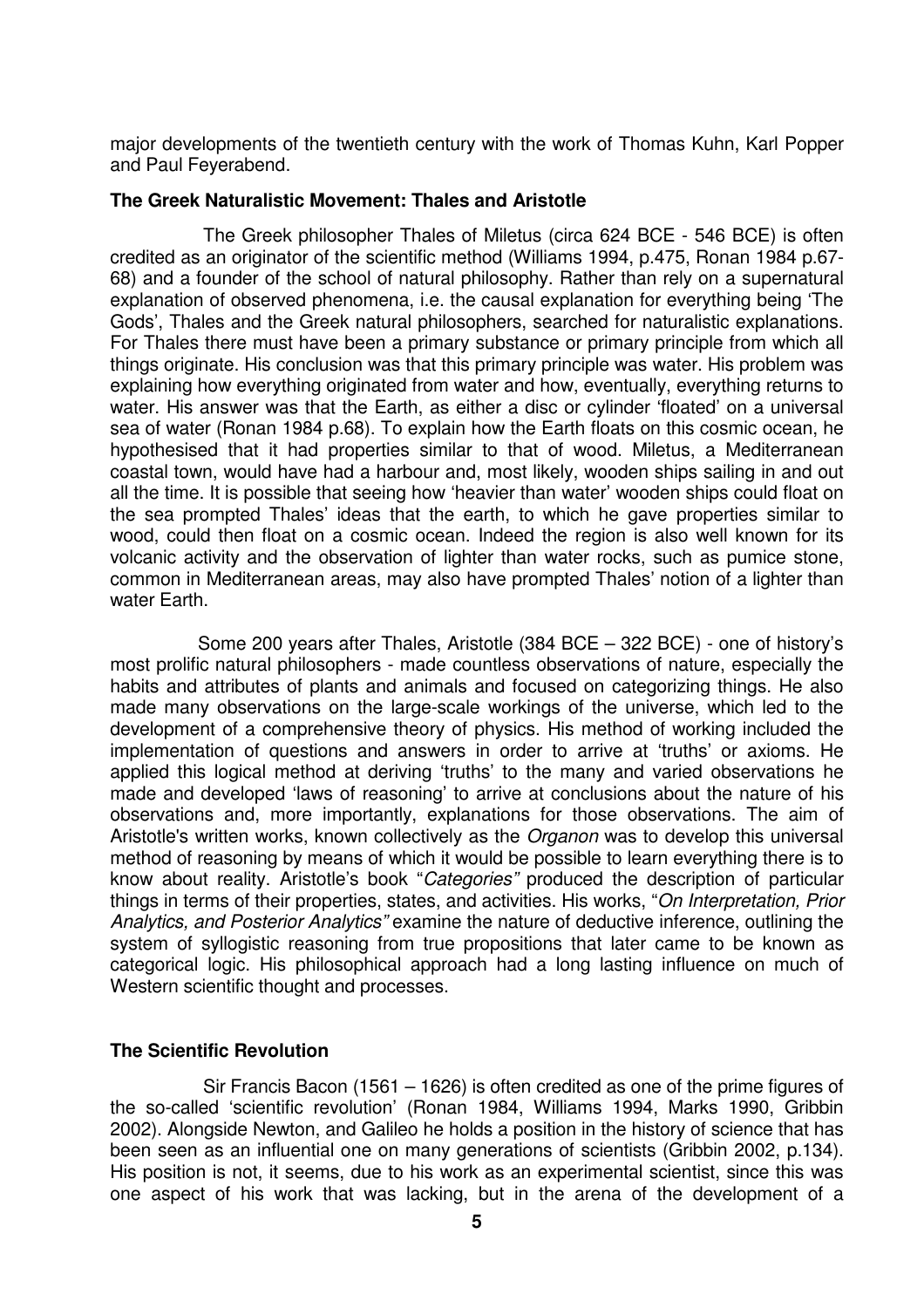philosophical approach to science. Bacon performed few actual 'experiments', his influence being to promote the study of science from a position of gathering data and then, by inference or inductive reasoning to come to conclusions. Bacon's method, while influential, did not secure his place as one of the great thinkers or philosophers of his time (Marks 1990, p.81). His influence though, lasted the test of time until the early twentieth century.

## **Popper, Kuhn and the nature of science**

Bacon's inductive method was prevalent for over 300 years, but its application in certain areas was seen as limited by Sir Karl Popper (1902 – 1994). In thinking about the nature of science and the status of theories, he said;

" 'When should a theory be ranked as scientific?' or 'Is there a criterion for the scientific character or status of a theory?' The problem which troubled me at the time was neither, 'When is a theory true?' nor 'When is a theory acceptable?' my problem was different. I wished to distinguish between science and pseudo-science; knowing very well that science often errs, and that pseudoscience may happen to stumble on the truth.

I knew, of course, the most widely accepted answer to my problem: that science is distinguished from pseudoscience—or from 'metaphysics'—by its empirical method, which is essentially inductive, proceeding from observation or experiment. But this did not satisfy me." (Popper 1963, p.33)

 Popper believed in a creative force in scientific thinking and that everyone, including experimental and theoretical scientists would have a bias. He stated that science advances by 'deductive falsification' through a process of 'conjectures and refutations', the title of his 1963 book. He asserted that if a theory can be shown to be falsifiable then it is scientific, if it cannot then it is pseudoscience. He went on to claim that experiment and observations test theories they do not necessarily produce them.

In contrast, Thomas Kuhn in his book "The Structure of Scientific Revolutions" (1996) promulgated a view of how science proceeds or operates through 'revolutions'. He postulated that competing scientific workers initially generate a number of theoretical standpoints or frameworks, which are in direct competition. Over time, one of these becomes the dominant framework. The dominant framework is the one that explains the largest number of phenomena observed. Kuhn called this a durable 'paradigm'. Once this paradigm is accepted and used, during a period that Kuhn calls 'normal science', contradictory observations and accounts test the paradigm, undermining its dominant position. New frameworks are then developed to account for the anomalous observations and eventually a new 'paradigm' is adopted. This is the nature of what Kuhn terms his 'scientific revolution'. What is important here is that the new model or paradigm does not always completely replace the old paradigm and the two may co-exist, e.g. Newtonian Physics and Einsteinian physics.

#### **Feyerabend's anarchistic theory of science**

 Paul Feyerabend (1924 – 1994), a one time visiting lecturer at the University of Sussex in 1974-75, countered the notion of any form of scientific method. In his most famous book, "Against Method" (1975), derived from a 1970 essay of the same title, he set out his argument against the notion of any scientific method. Feyerabend later conceded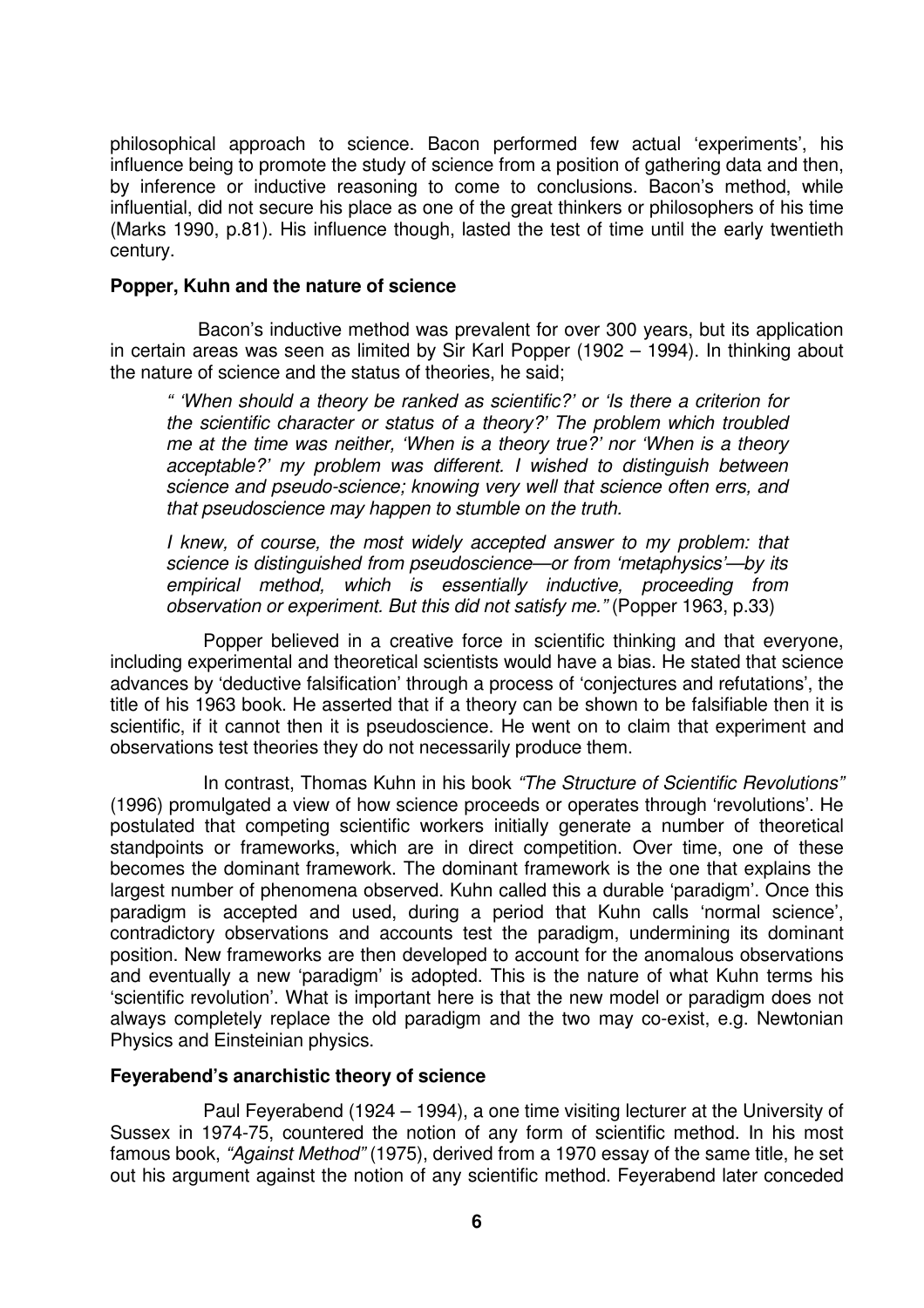that he had merely introduced another rigid concept, perhaps even another form of scientific method.

"One of my motives for writing Against Method was to free people from the tyranny of philosophical obfuscators and abstract concepts such as "truth", "reality", or "objectivity", which narrow people's vision and ways of being in the world. Formulating what I thought were my own attitude and convictions, I unfortunately ended up by introducing concepts of similar rigidity, such as "democracy", "tradition", or "relative truth". Now that I am aware of it, I wonder how it happed. The urge to explain one's own ideas, not simply, not in a story, but by means of a "systematic account", is powerful indeed." (Feyerabend 1995 p.179-80).

Science, for Feyerabend, is an anarchistic enterprise, his idea being that theoretical anarchism is more humanitarian and more likely to encourage progress than any 'law-andorder' alternative. This, he believed, was shown both by an examination of historical episodes and by an abstract analysis of the relation between ideas and actions. The only principle that did not inhibit progress for Feyerabend was 'anything goes'.

## **The Scientific Method and School Science**

Neither Bacon, Popper, Kuhn nor Feyerabend provides us with an uncontroversial picture of what science is or, indeed, how it works. By reading their views on science we can however gain a much deeper understanding.

Scientists are not all Baconian observers; they may indeed 'become Baconian' when they describe their observations in their published work. Scientists are rigorous in how they present and finally publish their work. Data are the currency of science and they are always treated with great regard and respect. Should data have been found to have been improperly generated or reported it rightly shocks the community and brings harsh penalties on those who perpetrate scientific fraud.

Scientists do not have to falsify of their own theories; there are many others who will oblige and attempt to falsify a rival's theory. Although Kuhn's notion of scientific revolutions may suggest wholesale step changes in how we view the workings of the world around us, scientific progress is, perhaps, more incremental than revolutionary. The science of the twentieth century has undoubtedly provided more explanation and more detailed understanding of natural phenomena than the explanations for those same phenomena put forward in the  $18<sup>th</sup>$  and  $17<sup>th</sup>$  century. It is almost a foregone conclusion that as the 21<sup>st</sup> century progresses so to will our knowledge and understanding progress. The move from Newtonian physics to Einstienian physics was a revolution, but science and, indeed, the physics textbooks have not thrown out all of Netwon's 'laws' and neither should they.

The fundamental question of whether or not there is one agreed 'scientific method' and that this is indeed 'how science works' appears to have no simple answer. Indeed Chalmers (1990), in describing the difficulties that science has in either proving or disproving theories states that, "…the reconstructions of philosophers bear little resemblance to what actually goes on in science" his reaction to this being that we should "give up altogether the idea that science is a rational activity operating according to some special method or methods." (Chalmers 1990, pxvii) Neither Chalmers nor Feyerabend were the first to postulate that the 'scientific method' does not exist. The philosopher Cornelius Benjamin (1897 – 1968), stated that: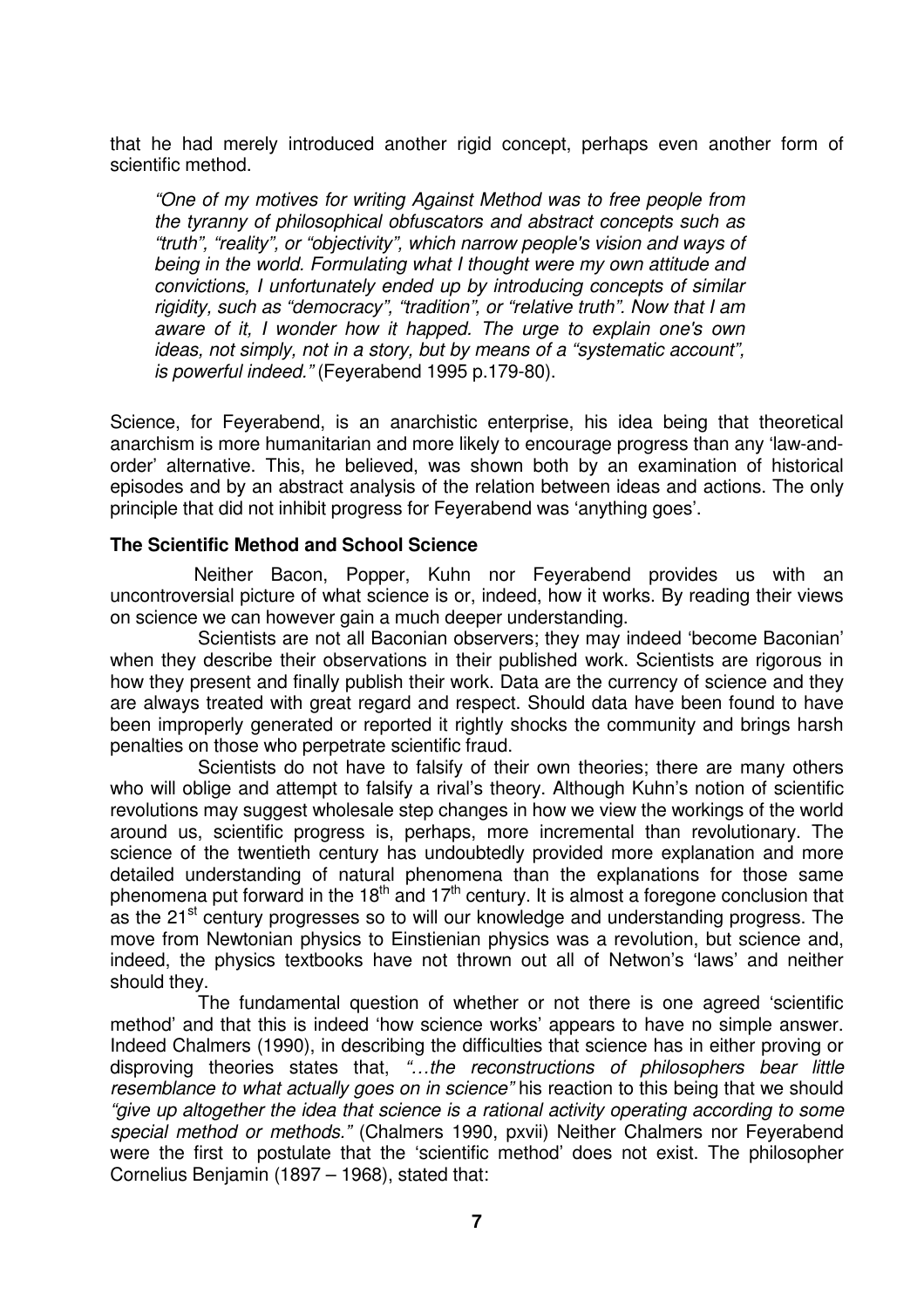"The strongest grounds for contending that there is no scientific method is the fact that science consists, in the final analysis, of scientific discovery, and that there are no rules by which this act takes place." (Benjamin 1956 p.234)

So where does an examination of the history and philosophy of science leave us in relation to school science and meeting the needs of the new Key Stage 4 programme of study based on the notion of HSW? In generating the new specifications for GCSE sciences, all examination bodies moved from a content based approach to a process based approach that was determined by HSW. It would be reasonable to assume that this followed some agreed definition of how science works or that scientists, due to the nature of their studies in scientific disciplines, would have a common approach. In addition, definitions of common terms used in science should also have a degree of commonality and consistency. The intention of this small scale research was to discover whether there is indeed a common understanding and consistency that will allow the teaching of the new KS4 science programme to be successful and produce the desired aim of a scientifically literate population. To this end, the views and understanding of trainee science teachers about how science did actually work was sought.

#### **Research Methodology**

Questionnaires were completed by a sample of trainee science teachers in the 2005-2006 PGCE science 11-18 cohort from Sussex University. Prior to the administration of the questionnaire, the trainees received input on the new programme of study and its change of focus from content to process based science and information on the pilot programme of 21<sup>st</sup> Century Science, from a partnership school and advisor involved in the pilot. At the start of the training year (September 2005) some work was done on 'the nature of science' and why we teach science, though this did not explicitly focus on definitions as requested in the questionnaire and the relationship between key terms, e.g. as a 'scientific method'.

The objective of the questionnaire was to ascertain two things; what understanding did trainees have of 'the scientific method' and do trainees have a common understanding of definitions of key terminology associated with the scientific method?

The questionnaire comprised 5 sections; section 1 sought personal data, the respondent's highest formal qualification and the title of any 'A' level examinations taken (or equivalent). Section 2 asked for the respondents' understanding of 'the scientific method' either in a narrative form or as a concept or mind map. Section 3 asked for definitions of key terms, including theory, fact, law and hypothesis. Section 4 explored the respondent's understanding of the relationship between theory, fact, law, hypothesis, observation, experiment and prediction and section 5 contained nine true/false statements on how scientists act and behave, adapted from Goodstein (2000). This paper reports on aspects of the trainees' understanding of the scientific method and some definitions of terminology.

The trainees were given instructions to complete the questionnaire with their understanding and definition of the scientific method and of the key terms. It was emphasised that this was not a test of knowledge and understanding.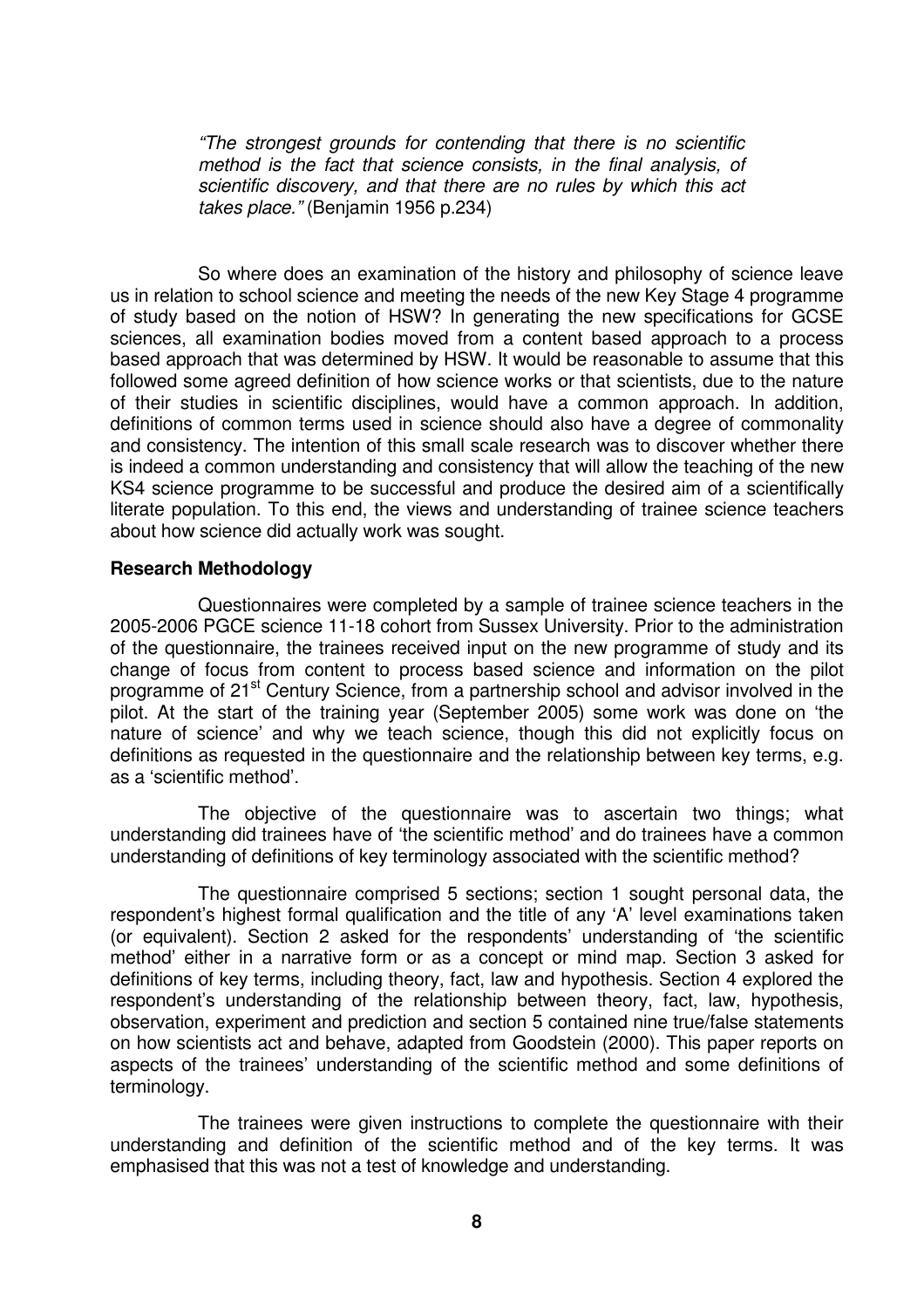### **Personal Data Analysis**

In all, 25 trainees responded to the questionnaire, 16 female, 9 male. The distribution of ages revealed that 18 were under 30, 4 under the age of 40 and 3 over the age of 40. 16 had biology or biology related degrees, 1 had a chemistry related degree, 2 had physics related degrees and 6 had general science degrees. 19 were qualified to first degree standard, 4 had Master's level qualifications in science and 2 had doctoral level science qualifications. Analysis of section 3 of the questionnaire used a categorisation of definitions and respondents definitions were allocated to the closest match. The categorisations of the definitions were taken from standard published dictionaries of science (Walker, 1999) and the concise Oxford dictionary (Thompson, 1995).

## **Results**

Table 1 shows a summary of the results obtained in the definitions section of the survey. 72% of respondents equated a fact with 'truth' and the notion of 'proven', category F4. Within this category the definitions were further broken down to extract those who specifically mention 'truth' or 'axiom' (52%) and those who simply relate facts with proof (20%). 44% defined a theory as 'unproven ideas' (T2) and 48% defined a law as a rule not to be broken (L2) with only 32% defining it as an idea that science fully supports (L1) Definitions of the term 'hypothesis' were the most consistent, with 52% recognising the predictive nature of hypotheses .

The results indicate a worrying lack of understanding of the true nature of a scientific theory and how a scientific law should be regarded. The notion of the hypothesis as a predictive mechanism is best understood, but the nature of facts in science, with nearly three quarters of the respondents equating facts with proof and truth indicates that the notion of the scientific facts as observations or a data points, is not commonly understood. Although the questionnaire clearly positions the items for definition within the realms of natural science and implicitly asks for 'scientific' definitions, many respondents could not articulate an acceptable definition of many of the terms, acceptable in that it conformed to a recognised scientific definition. In particular the notion of a 'law' relating to a legal definition was very common.

That 44% equated a theory with unproven ideas is a concern which undermines the status of the scientific theory. When teaching science and trying to equip pupils with a workable level of scientific literacy this misunderstanding of what a theory is undermines efforts to improve scientific literacy. True scientific literacy should enable people to apply their understanding of scientific terms to everyday reporting in the media on issues such as GM crops, alternative energy sources, creationism and intelligent design, to name but a few instances, and allow pupils to distinguish science from pseudoscience.

## **Scientific Theories and Pseudoscience**

A common tactic for groups with an interest in casting into doubt sound scientific theory, such as the creationist movement, is to present a definition of a scientific theory as being only a 'guess' or a 'hunch'. For this type of pressure group, promoting this definition is crucial to discrediting the work of science and scientists.

 "First, they play upon a vernacular misunderstanding of the word "theory" to convey the false impression that we evolutionists are covering up the rotten core of our edifice… In the American vernacular, "theory"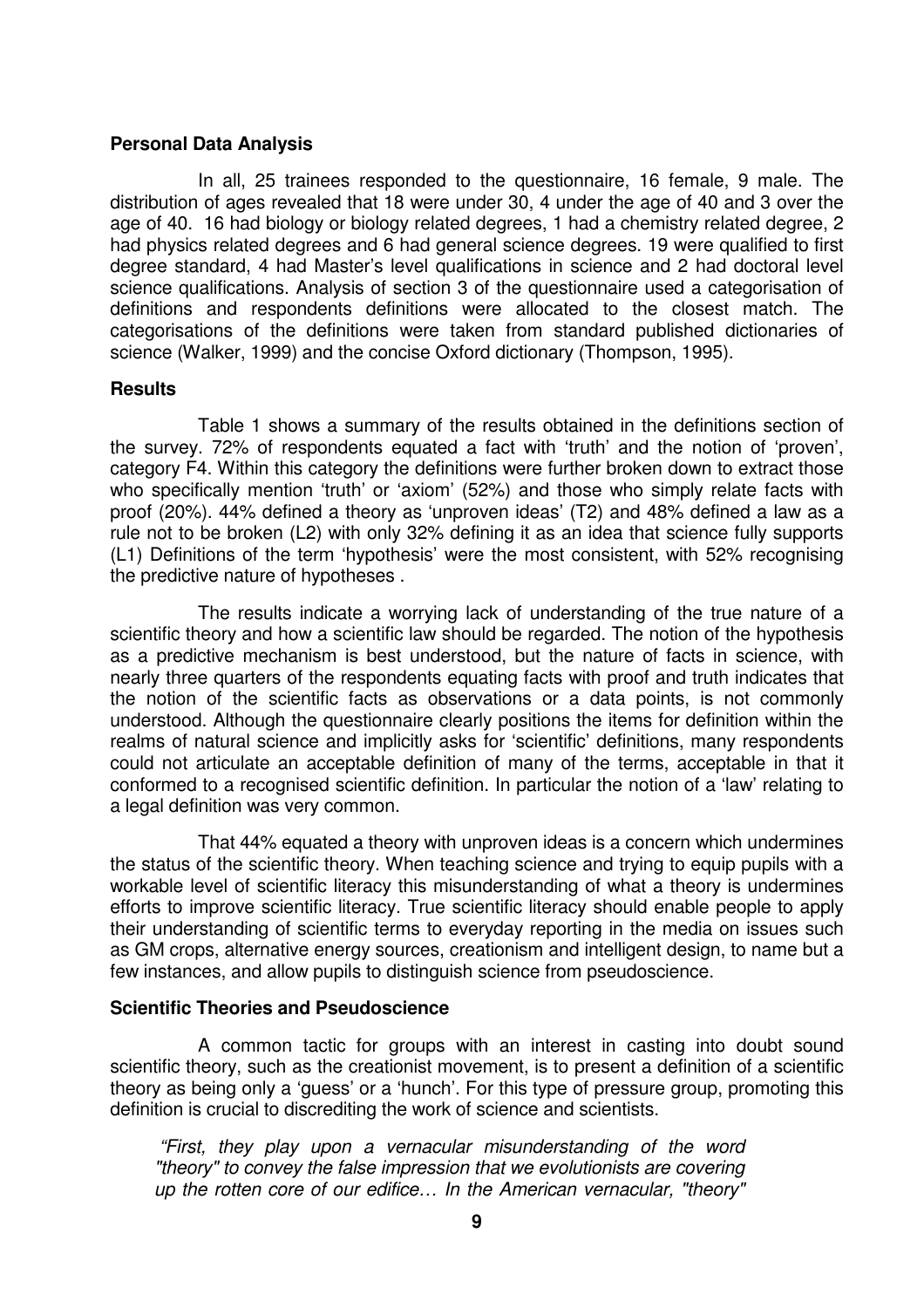often means "imperfect fact"—part of a hierarchy of confidence running downhill from fact to theory to hypothesis to guess. Thus creationists can (and do) argue: evolution is "only" a theory, and intense debate now rages about many aspects of the theory. If evolution is less than a fact, and scientists can't even make up their minds about the theory, then what confidence can we have in it?" (Gould, 1994)

That 44% of the respondents were inclined to define a theory more closely allied to a speculative idea, rather than a principle of science, shows a lack of understanding of the nature of theories. For example, one respondent defined a theory as "An idea based on a little evidence, not fact" another defined it as "an idea about something, not necessarily true" yet another as "unproven ideas" two others simply as "an idea". No respondent defined a theory as an exposition of the principles of science, as robust and generally accepted by the scientific community.

## **Facts and Science**

 The notion of a 'fact' in science is also subject to misinterpretation. 56% of respondents equated a 'fact' with something that is either 'true', 'real' or 'proven' indicating a lack of understanding of facts in relation to science and scientific evidence. In the fields of philosophy, mathematics and law, it would indeed be correct to equate facts with proof and truth. In science, facts have a different characteristic. A scientific fact can be thought of as a repeated and verifiable observation, so much so that to not call that observation a fact would be illogical. The evolutionist Stephen Jay Gould's definition of a scientific fact is much the same, "In science, 'fact' can only mean 'confirmed to such a degree that it would be perverse to withhold provisional assent.' "(Gould, 1994). In science, it is recognised that as our understanding increases, so our theories will develop and change. Facts do not normally change, but science does not preclude facts that are counter to what we have known; for example, the force of gravity means that we can predict with almost unerring certainty that any object dropped would fall towards the Earth's surface. Yet we cannot state that in all known and unknown parts of the universe gravity will always behave in that fashion. The likelihood of gravity behaving counter-intuitively, i.e. forcing an object to move away from the surface of a large planetary mass, is so small that we dismiss this and call gravity a scientific fact. At no point do we assert that the laws of gravity as defined by us are 'true' and must hold 'true' in all situations.

Were we to chart the development of certain scientific theories over time we would see how new evidence obtained from the gathering of data (facts) changes our interpretations. For example, the apparent 'fit' of the continents (e.g. the fit that could be obtained by juxtaposing South America and Africa) has been explained in the past using an 'expanding Earth' theory with expansion accounting for the drift apart of two continents. When geophysical data gathered from the sea floor provided evidence that this 'continental drift' was not due to an expanding Earth, but due to the movement of crustal plates over the surface of the earth with new rock forming along mid oceanic ridges, the theory of plate tectonics was born and the expanding Earth theory effectively killed off. The facts or data that showed that at one time South America and Africa were indeed joined in geological history – the similarity in fossil fauna and flora, the chemical and stratigraphical similarity between the rocks – fitted both theories, but plate tectonics provided a better explanation than an 'expanding Earth' theory which had a number of deficiencies. An expanding Earth may explain how land, once covered by the sea, is now remote from the shore, but it does not explain how seas can invade lands, a phenomenon clearly shown in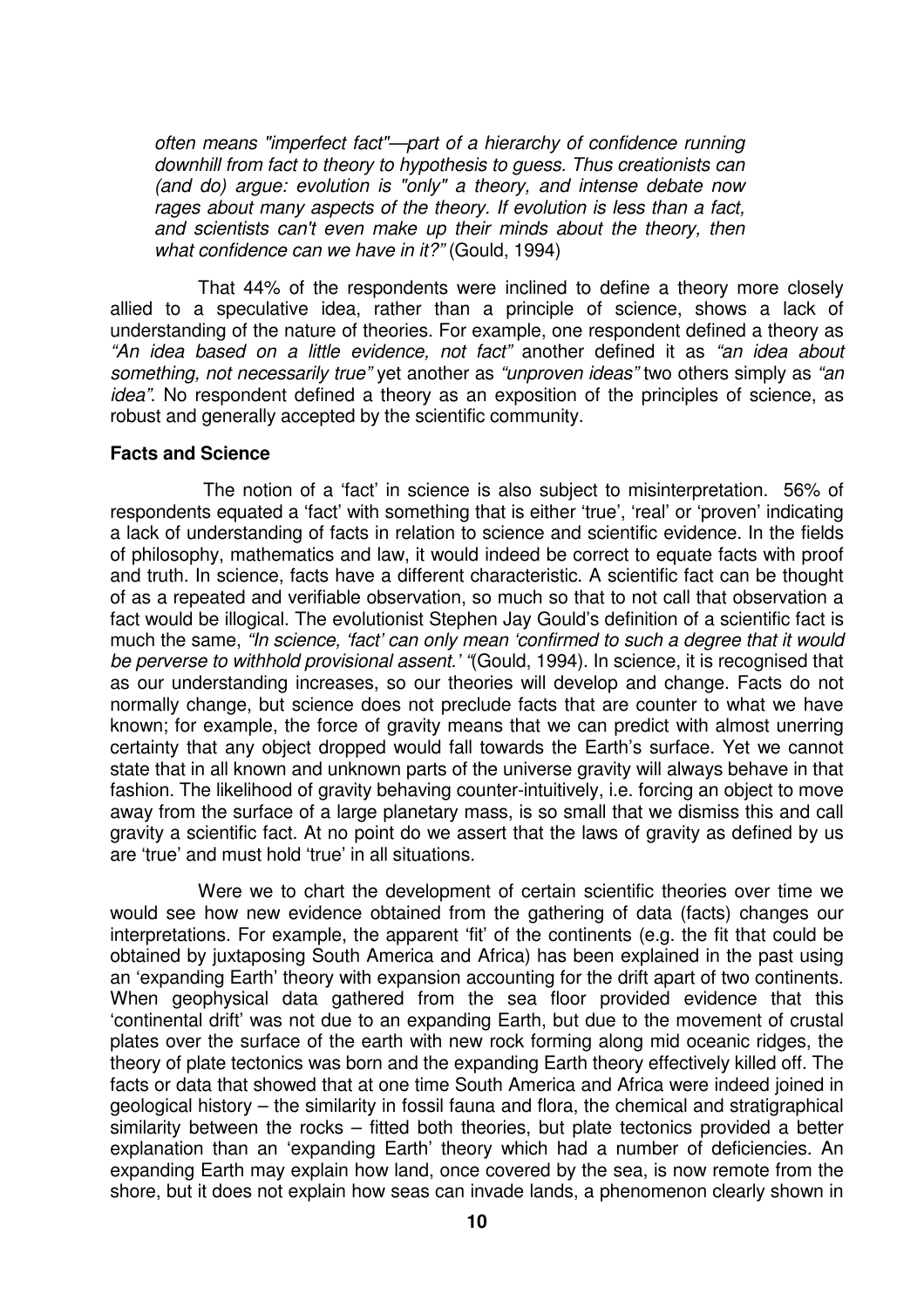our geological history. If our Earth is expanding, why don't electricity cables, telephone lines and transatlantic undersea cables break more often as they become stretched between continents that are moving apart? If the Earth is expanding why do we have subduction zones which mean that continents move towards one another in some areas and constructive margins where new rock forces the Earth's surface apart in others, such as the mid Atlantic ridge? Finally how could we account for the necessary increase in the mass of the Earth need to fill the internal 'void' created by expansion? If the void is filled by a collapse of the oceanic crust the surely the ocean basins would accommodate more water and the seas would retreat further from the coasts.

## **The Scientific Method**

As has been discussed previously, whether a scientific method actually exists and whether or not it is a fixed set of rules that govern how science is conducted is a matter of debate. That we now have a form of scientific method in our KS4 national curriculum programme of study for science leads us to an inevitable conclusion that we must strive to define what our vision of the scientific method is and how we relate this to the day to day teaching of science.

A majority of respondents, 36%, gave a narrative account of their understanding of the scientific method which corresponds to an account of how scientists carry out experiments or investigations to answer questions, e.g.

> "the scientific method relates to the procedures that must or should be adhered to when carrying out experiments/investigations"

> "the scientific method concerns our approach to arriving at scientific principles through fair testing, reproducibility, accuracy, ethical testing."

> "It means the use of scientific ideas to investigate a problem and carry out practicals…"

> "a formal procedure to investigate a phenomenon, removing as many extraneous variables as possible."

> "A general way of investigating science used by most scientists. Aim, method, results, conclusion, analysis."

20% of respondents simply listed terms, such as" hypothesis, method, fair test, data collection, conclusions", with no explanation or apparent relationship between them. The listings, as written were interpreted as hierarchical though not consistent across respondents. Only 1 respondent referred to falsifiability as a critical component of a scientific method, "Predictions or hypotheses should be testable and can be falsified" indicating an understanding of Popper's approach. Nearly a quarter of respondents (24%) produced a concept or mind map to explain their idea of the scientific method though few related the terms listed with meaningful links. No respondents alluded or referred to aspects of the inductive or deductive approach to science and its relationship to the scientific method.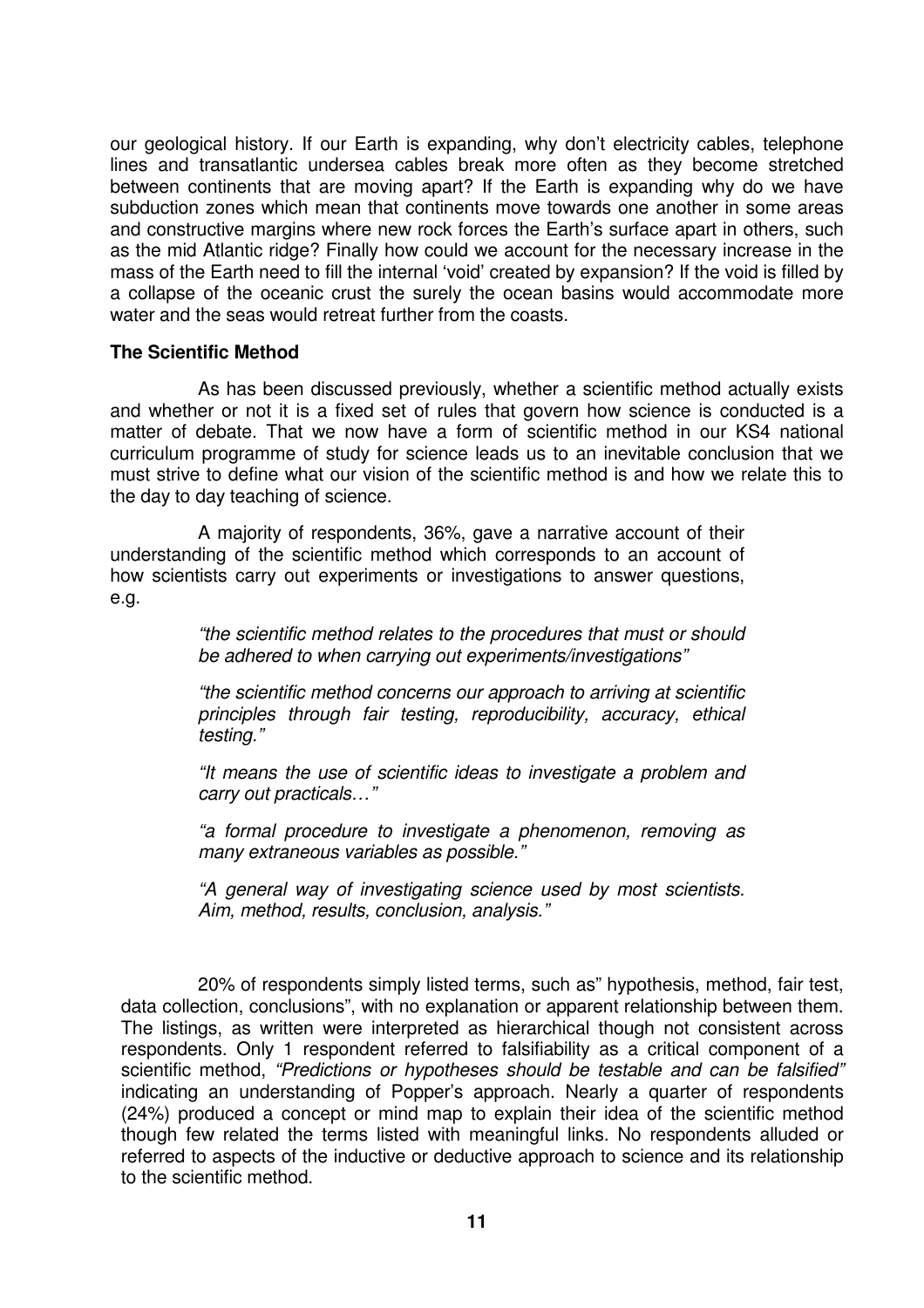#### **Discussion and Conclusion**

The general conclusion from this questionnaire is that there is no common understanding of the scientific method as understood within the realms of the history and philosophy of science by science graduates entering initial teacher training. The absence of references to the notion of falsifiability or scientific paradigms indicates that many respondents either were not aware of the work of Popper and Kuhn, or were not inclined to relate this work to the scientific method. No respondents agreed with or referred to Feyerabend's anarchistic notion of science.

The variation in defining commonly used words in science; theory, law, etc. is also of concern as these are part of the day to day language of science and should be used consistently and accurately if we are to produce a scientifically literate society. That there is confusion in the minds of science graduates about the status of laws and theories and that a theory is defined by a significant proportion of trainees as 'unproven' or 'speculative' is also a major concern. The new KS4 science programme of study, with its focus on HSW should have a common and agreed definition of HSW and of key terminology. This should be incorporated as part of the teaching scheme and not as an addendum in a glossary. It should be explicitly stated how HSW is related to the scientific method and how it should be presented to pupils studying GCSE sciences. Should this underpinning approach to science teaching be cascaded downwards to KS3, it becomes even more critical that science teachers are aware of the purpose of this approach and how this relates to accepted accounts of the scientific method. The relationship to the scientific method must be made explicit and the difference between the process of science as a whole, i.e. not just the experimental part of science, but the application of inductive and deductive logic, of inference from data and how and when these approaches are appropriate, must also be incorporated into an agreed framework for teaching science and HSW. For those involved in the writing of specifications and any supporting materials such as textbooks, teacher guides and resources there should be a commonality in the definition of key terms, such as theory and law. Indeed, it would be a positive benefit to refer to these terms with the prefix 'scientific'; i.e. scientific fact, scientific law, scientific theory, scientific hypothesis, in order to reinforce the special nature of these terms within the realm of science and to help distinguish them from common or vernacular definitions which may serve to obscure the true scientific meaning and hence impede understanding of these critical terms when applied to science. Unless and until this approach is adopted there is a danger that misunderstandings, misinterpretations and inconsistent teaching of HSW or, for that matter, how scientists work, will impede our move towards a more scientifically literate population.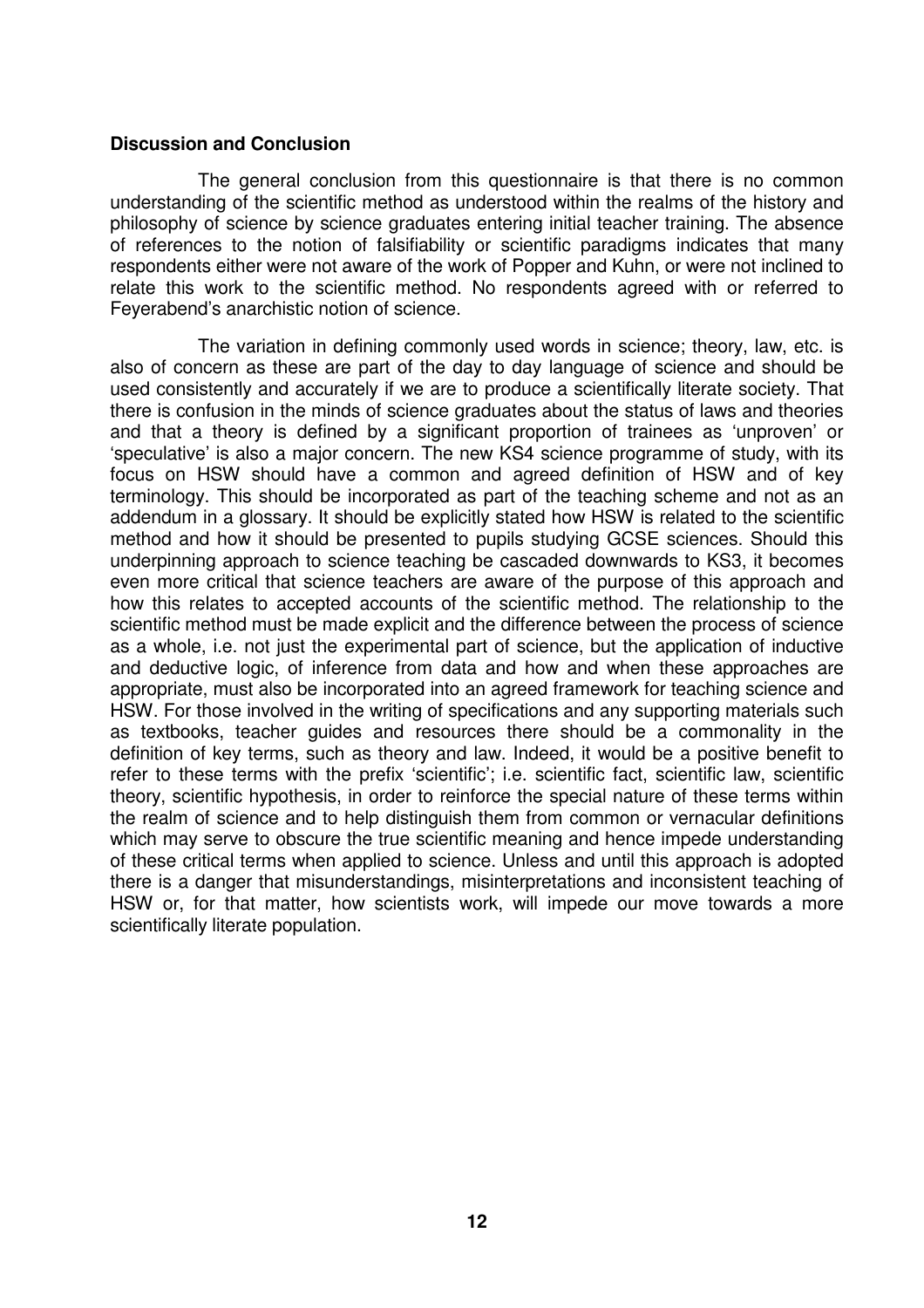# **Table 1 Survey Results**

 $\overline{a}$ 

| <b>Fact</b>                                                                                                                                                 | <b>Number</b>  | (%)            |
|-------------------------------------------------------------------------------------------------------------------------------------------------------------|----------------|----------------|
| a thing that is known to have occurred to exist                                                                                                             | 1              | 4              |
| a datum of experience                                                                                                                                       | 1              | 4              |
| an item of verified information; a piece of evidence                                                                                                        | 4              | 16             |
| truth, reality, proven                                                                                                                                      | $18*$          | $72*$          |
| a thing assumed as the basis for an argument or inference                                                                                                   | $\Omega$       | $\Omega$       |
| definitions outside the above                                                                                                                               | 1              | $\overline{4}$ |
| Law                                                                                                                                                         | <b>Number</b>  | (%)            |
| a rule or generalization which describes specified natural phenomena<br>within the limits of experimental observation                                       | 8              | 32             |
| A rule or body of rules that govern behaviour in society                                                                                                    | 12             | 48             |
| Definitions outside the above                                                                                                                               | 5              | 20             |
| <b>Hypothesis</b>                                                                                                                                           | <b>Number</b>  | (%)            |
| a prediction based on theory                                                                                                                                | 13             | 52             |
| an educated guess derived from various assumptions, which can be using<br>a range of methods, but is most often associated with experimental<br>procedure   | $\overline{4}$ | 16             |
| a proposition put forward for proof or discussion                                                                                                           | 3              | 12             |
| definitions outside the above                                                                                                                               | 5              | 20             |
| <b>Theory</b>                                                                                                                                               | <b>Number</b>  | (%)            |
| a supposition or system of ideas explaining something especially one<br>based on general principles independent of the particular things to be<br>explained | 11             | 44             |
| a speculative (especially fanciful) view                                                                                                                    | 11             | 44             |
| the sphere of abstract knowledge or speculative thought                                                                                                     | 0              | $\Omega$       |
| the exposition of the principles of a science                                                                                                               | 0              | 0              |
| definitions outside the above                                                                                                                               | 3              | 12             |

\* this category was further divided into definitions that contained the term 'truth' or axiom and those that equated a fact only with something that is 'proven'. 13 respondents (52%) used the term 'truth' or 'axiom' in the definition and 5 (20%) included proof or proven only in their definition.